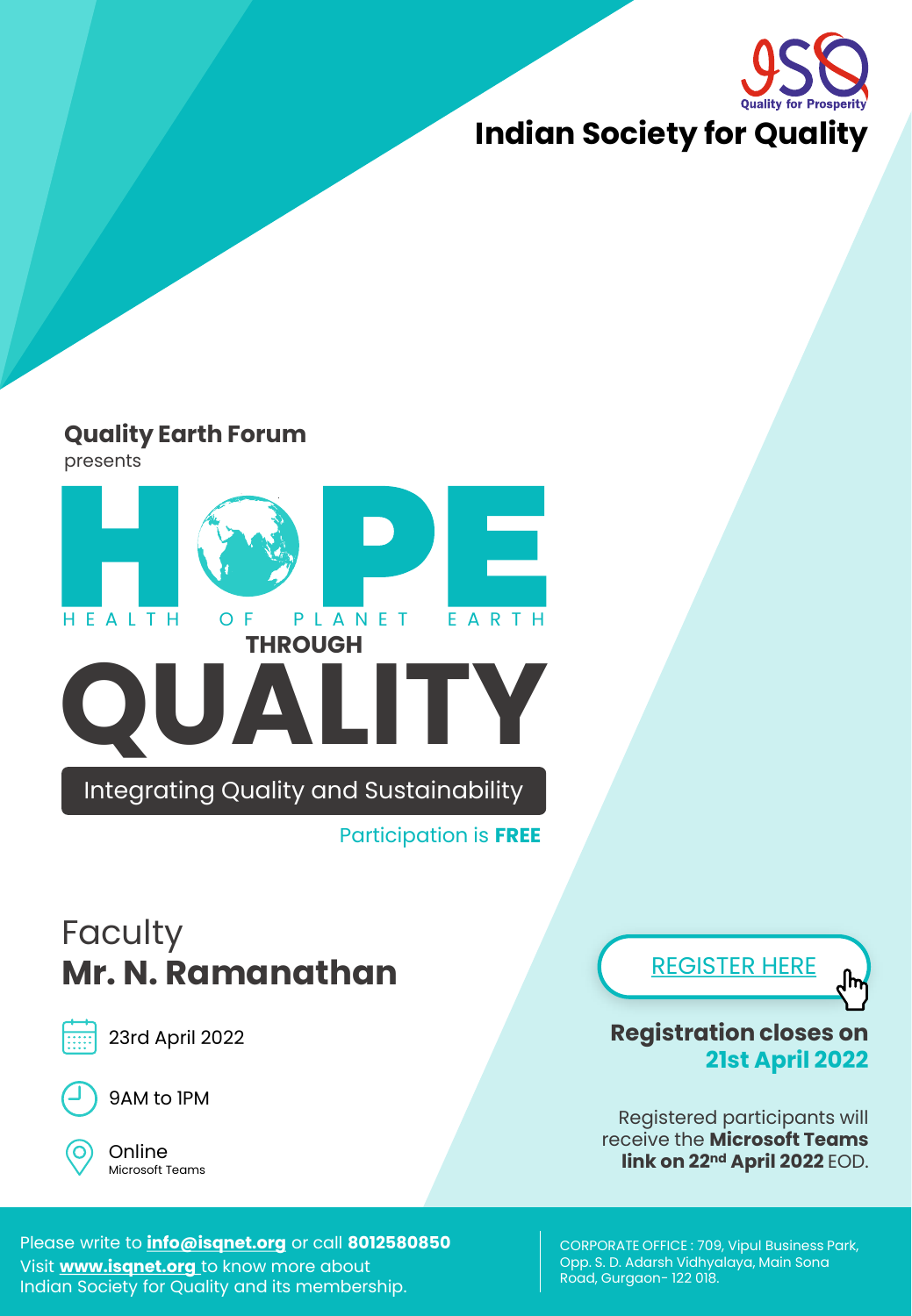



#### **Who should attend!**

For those concerned with planet earth matters from companies, state and central governments, city bodies and civil society organizations.

For both Quality professionals interested in including sustainability in their work and Sustainability professionals interested in learning to embed Quality methods in their work.

#### **Note: Participants who attend the session in full, will receive a certificate from ISQ**

#### **Objectives**

To learn about

- The types of concerns about the health of planet earth, and their sources.
- Approaches to countermeasures to prevent harm, such that humanity can thrive.
- Quality-based management approaches to making improvements to sustainability.
- Provide some guidance for those applying for the Quality Sustainability Award 2022 as well as propose a future Immersion Program for those interested in deep diving into these topics

#### **Contents**

- 1. Meaning of Sustainability and HoPE Thriving of Humanity
- 2. The State of the Planet Five phenomena, Seven Sources, Harm
- 3. Some promising Environmental approaches
- 4. Quality and HoPE
- 5. Actions at International, national, corporate, local and individual levels
- 6. Improving the Regeneration of HoPE
- 7. Introduction to the Quality Sustainability Award and Proposed Immersion Program

Please write to **info@isqnet.org** or call **8012580850** Visit **www.isqnet.org** to know more about Indian Society for Quality and its membership.